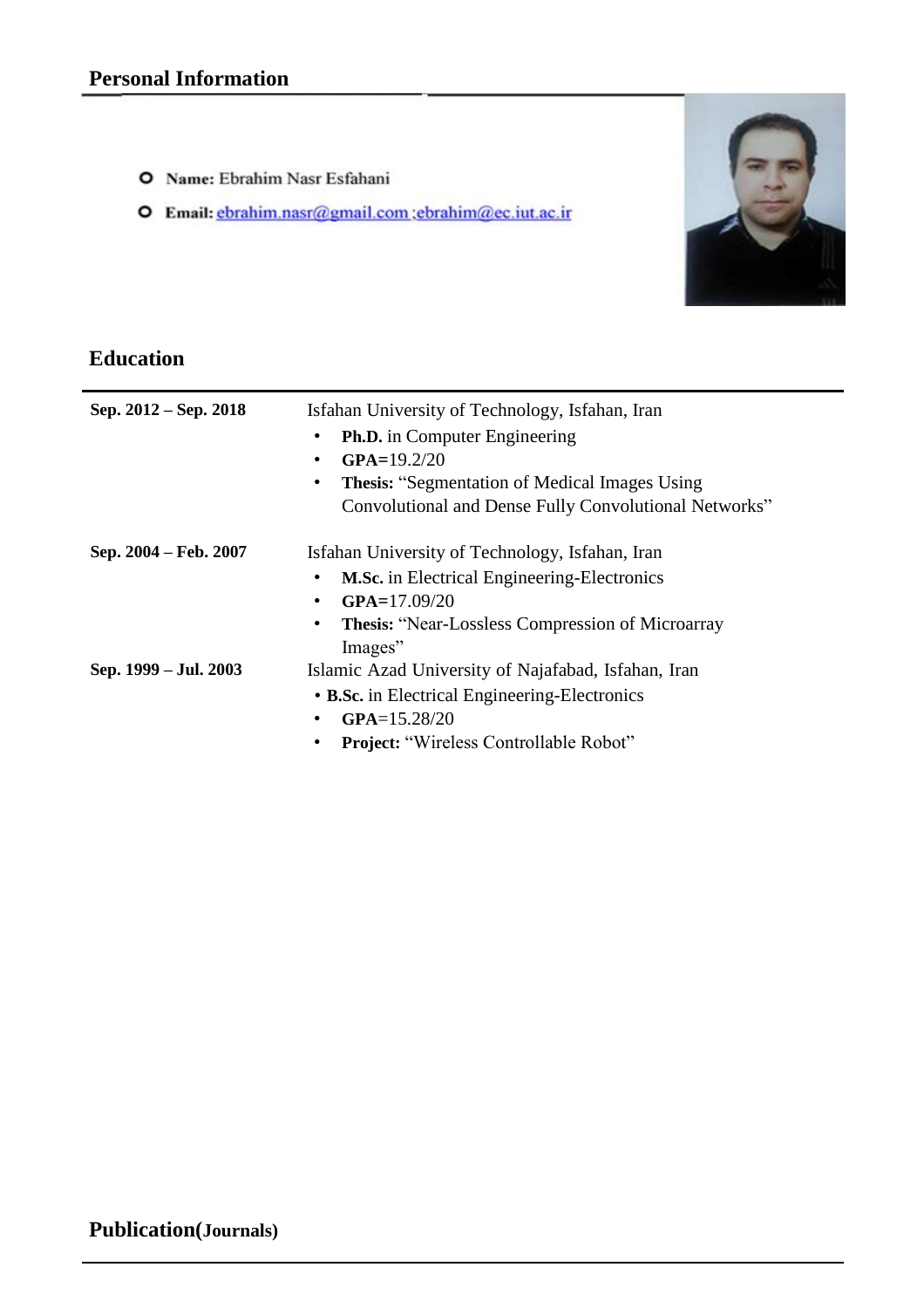E. Nasr-Esfahani , S. Rafiei, M. H. Jafari , N. Karimi, B.K. Nallamothu, S. Samavi and S.M.R. Soroushmehr, "*Dense pooling layers in fully convolutional network for skin lesion segmentation*", Computerized Medical Imaging and Graphics 78, 101658, 2019.

E. Nasr-Esfahani , N. Karimi , M. H. Jafari , S.M.R. Soroushmehr, S. Samavi, B.K. Nallamothu and K. Najarian, "*Segmentation of Vessels in Angiograms Using Convolutional Neural Networks*", Biomedical Signal Processing and Control Journal, 2018.

MH. Jafari, E. Nasr-Esfahani, N. Karimi, SMR. Soroushmehr and S. Samavi, "*[Extraction of](javascript:void(0))  [skin lesions from non-dermoscopic images for surgical excision of melanoma](javascript:void(0))*", International Journal of Computer Assisted Radiology and Surgery, 2017.

N. Karimi, S. Samavi, S.Shirani and E. Nasr-Esfahani, "*Real-time Lossless Compression of Microarray Images by Separate Compaction of Foreground and Background*", Journal of Computer Standards Interfaces 39,34-43, 2015.

A. Banaei, S. Samavi and E. Nasr-Esfahani, "*Lossless Microarray Image Compression Based on Foreground Separation*", Iranian Journal of Elect. & Electronic Engineering (IJEEE), 2007.

#### **Publication(Conferences)**

S. Rafiei, E. Nasr-Esfahani, K. Najarian, N. Karimi and S. Samavi, "*Liver Segmentation in CT Images Using Three Dimensional to Two Dimensional Fully Convolutional Network*", IEEE International Conference on Image Processing, 2018.

E. Nasr-Esfahani, S. Samavi, N. Karimi, S. Soroushmehr, K. Ward, M. Jafari, B. Felfeliyan and K. Najarian, "*Vessel Extraction in X-Ray Angiograms Using Deep Learning*", Conference: 38th Annual International Conference of the IEEE Engineering in Medicine and Biology Society, USA, 2016

E. Nasr-Esfahani, S. Samavi, N. Karimi, S. Soroushmehr, M. Jafari, K. Ward and K. Najarian "*Melanoma Detection by Analysis of Clinical Images Using Convolutional Neural Network*", 38th Annual International Conference of the IEEE Engineering in Medicine and Biology Society, USA, 2016

MH. Jafari, N. Karimi, E. Nasr-Esfahani, S. Samavi, SMR. Soroushmehr, K. Ward and K. Najarian, "*Skin [lesion segmentation in clinical images using deep learning](http://ieeexplore.ieee.org/abstract/document/7899656/)*", Pattern Recognition (ICPR), Spain, 2016

F. Shafieyan, N. Karimi, E.Nasr-Esfahani and S. Samavi, "*Image Seam Carving Based on Content Importance and Depth Maps*", The 22<sup>rd</sup> Iranian Conference on Electrical Engineering, Tehran, Iran, 2014.

E. Nasr-Esfahani, S. Samavi, N. Karimi and S. Shirani, "*Near Lossless Image Compression by Local Packing of Histogram*", The 33rd International Conference on Acoustics, Speech, and Signal Processing, USA, 2008.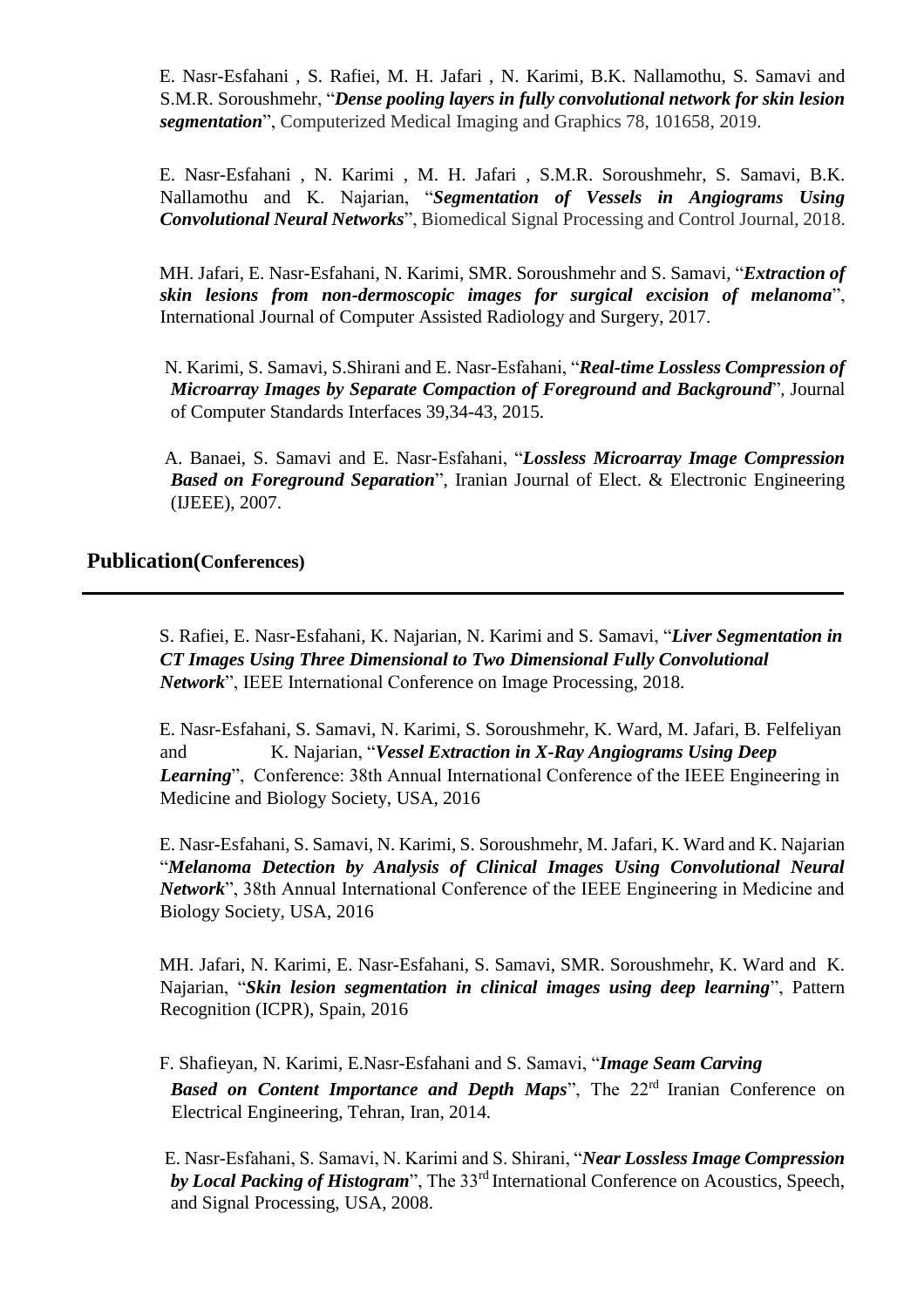E. Nasr-Esfahani, S. Samavi, S.Shirani and N.Karimi, "*Near-Lossless Image Compression Based on Maximization of Run Length Sequences*", IEEE International Conference on Image Processing, USA, 2007.

A. Banaei, S. Samavi and E. Nasr-Esfahani, "*Lossless Microarray Image Compression based on Foreground Extraction*", Proceedings of the IEEE CCECE, Canada, 2006.

- A. Neekabadi, N. Karimi, E. Nasr-Esfahani, A. Razavi and S. Samavi, "*Lossless Compression of Mammographic Images by Chronological Sifting of Prediction Errors*", IEEE, Pacific Rim Conference on Communications, Computer and Signal Processing, 2007.
- A. Neekabadi, N. Karimi, E. Nasr-Esfahani, A. Razavi and S. Samavi, "*Lossless Compression of Mammographic Images through Consecutive Segregation*", 15th Iranian Conference on Electrical Engineering, Tehran, Iran, 2007.

S. Samavi, A. Neekabadi, E. Nasr-Esfahani, R. Amir-Fatahi and A. Razavi, "*Lossless Compression of ECG Signals by Two dimensional Prediction*", 15th Iranian Conference on Electrical Engineering, Tehran, Iran, 2007.

### **Research Interests**

Image and Video processing Machine Learning Hardware design for image processing algorithms Biomedical Image processing Analysis and design of microelectronic circuits Programmable hardware (FPGA) RF and high frequency circuits

### **Teaching Experience**

Teaching as an instructor in Isfahan University of Technology (2015 – Present) Teaching as an instructor in Shahrekord University (2016 – Present) Teaching as an instructor in Islamic Azad University-Najafabad branch (2007 – 2008) Teaching as an instructor in Islamic Azad University-Meymeh branch (2008 – 2009) Teaching as an instructor in Sepahan nonprofit higher education institute (2009 – Present)

### **Teaching Interest**

 Micro Processors VHDL Computer Architecture Digital Circuit VLSI DSP Image Processing Machine Learning